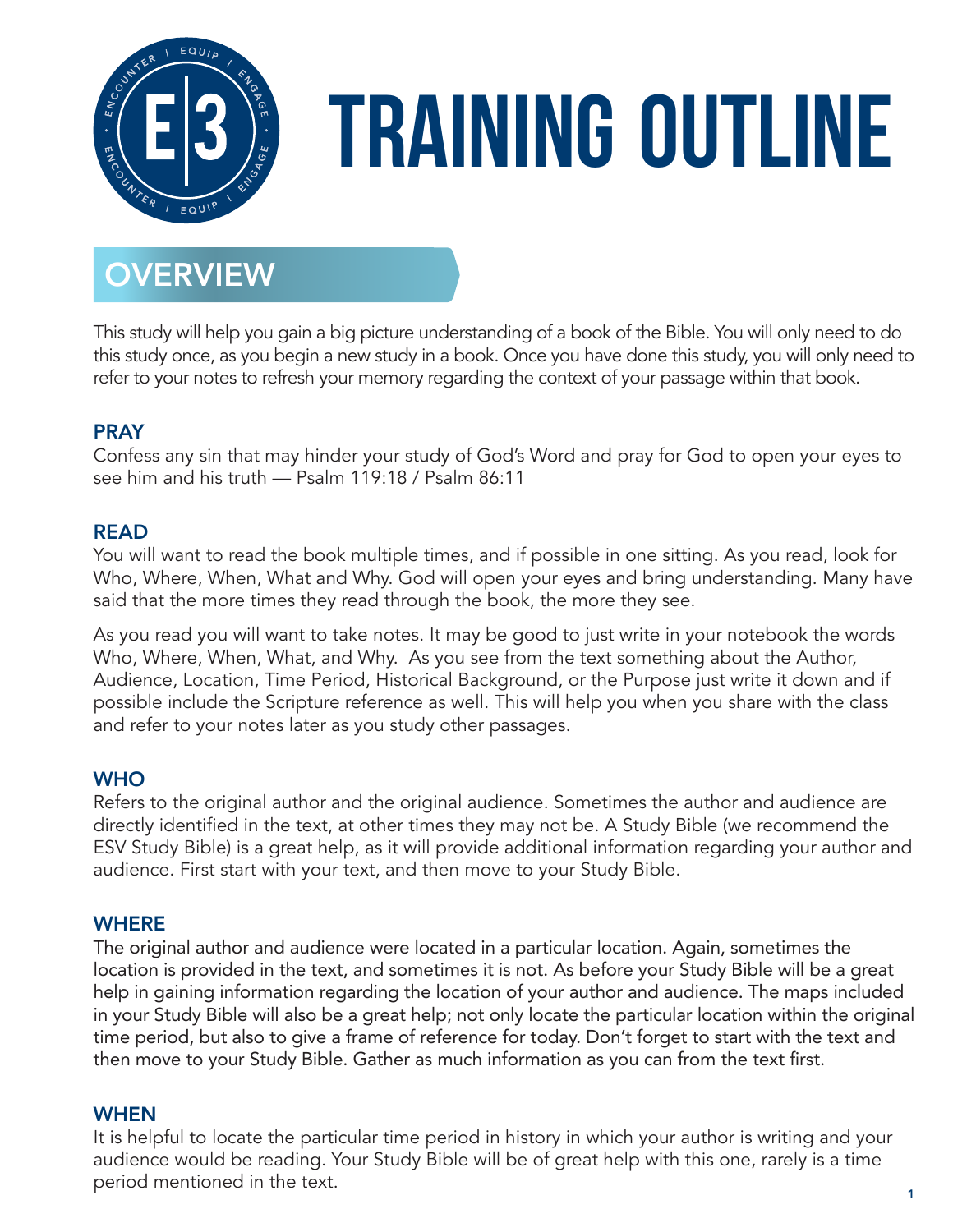## What

The historical background—events, culture, and political situation—may be listed in your text, but many times this information will again be provided in your study Bible. Understanding the historical background is one of the most helpful tools in understanding why the author was writing these things to his audience at this time. Gather as much information as you can from the text and then turn to your Study Bible to gain more information.

# Why

This is where you will answer the question, Why was this author writing these words to this audience at this time? Sometimes the author includes his purpose in his writing, or you can identify particular themes which lead you to understanding the purpose of the author. But again, your Study Bible is helpful.

# Teaching Tips

If you are new to Studying the Bible in this manner, it will be best to begin with a shorter New Testament book such as Philippians or Colossians. As you gain in your proficiency, you can then study longer books of the Bible and those that may be more difficult to understand.

If this is the first time for your group to do an Overview Study, you will want to introduce them to the process and use the training tool above to help them understand exactly what is expected of them.

Your whole class/group will do the Overview Study at home. The Overview study takes about 30- 55 minutes. They can spread this over six days, or do it all in one sitting.



The following process will help you study a passage of Scripture. The goal, is understanding what the original author wanted the original audience to know, be, and/or do, so that you can then apply God's Word accurately to your own life. Doing so, will lead you to worship and enjoy God for who He is, grow in godliness and likeness to Christ Jesus, and unite your heart to God's people and God's mission.

# PREPARE

As you begin your study:

**Pray...for God to open your eyes to see Him and His truth** 

• Psalm 119:18

# **Confess**

...any sin that may hinder your study of God's Word and pray

 $\bullet$  Psalm 86:11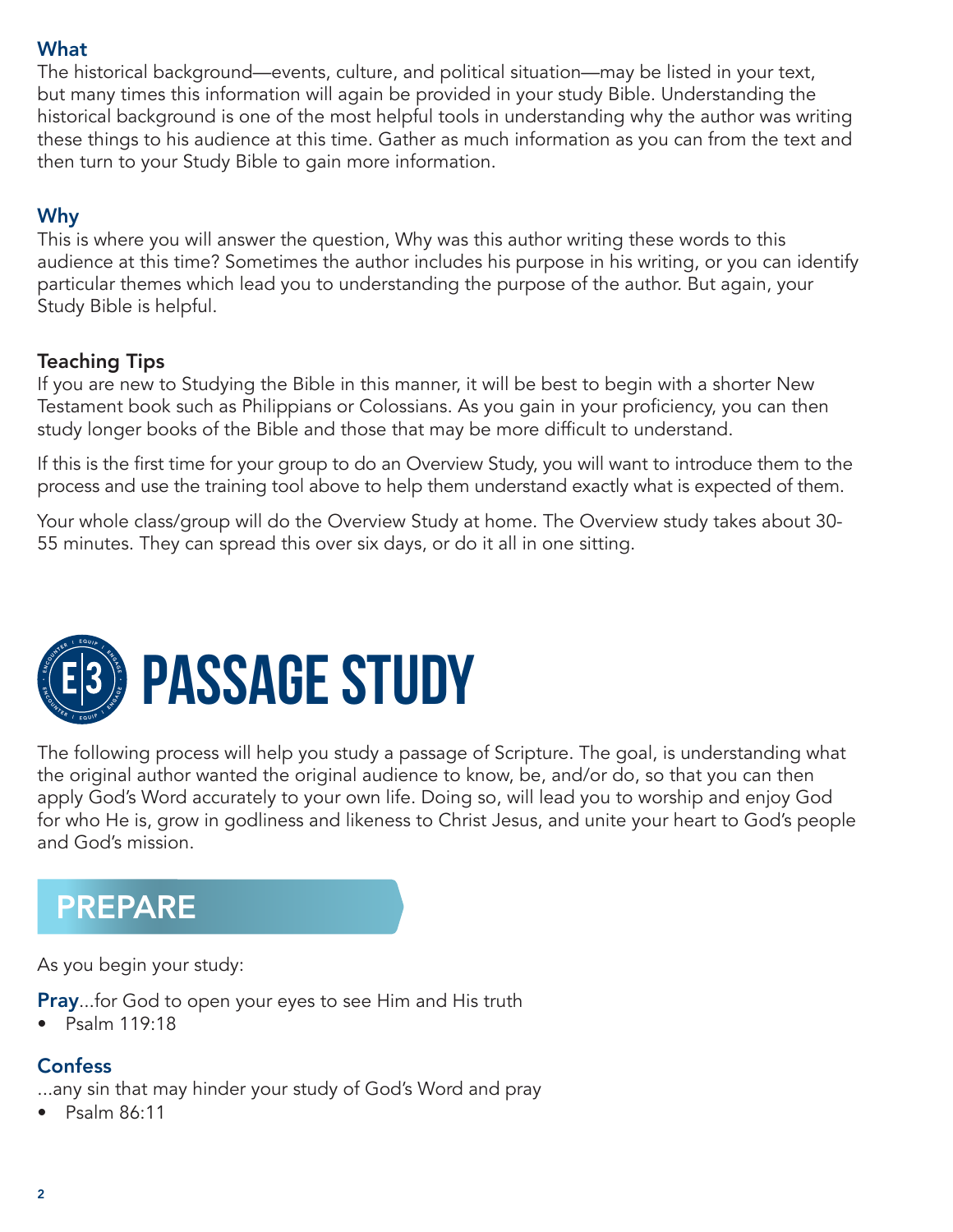# Read the Passage

...multiple times. You may also want to read your passage in multiple translations, and read the chapter before and after your passage as well.

#### Review

...your notes from the overview to help set your passage in the context of the book.

- Who
- Where
- When
- What
- Why

# SEE

Every author uses literary tools in which to communicate their message to a group of people. Identifying these tools brings clarity in understanding the author's original meaning but not every literary tool is in every passage

As you identify the following literary tools for your passage, have in your mind the following question:

What was the author saying to the original readers?

#### Repeated Word or Phrases

When an author repeats certain words and/or phrases, this alerts the audience that this word/ phrase is significant to the author's purpose or key theme within a passage.

#### Comparisons and Contrasts (but, however, like, as, etc.)

Many times an author will compare or contrast words or phrases in order to bring clarity his main point within a passage. "The primary difference between contrast and comparison is that contrast focuses on differences while comparison tends to highlight some aspect of similarity." (Inductive Bible Study, 127)

#### Commands and Promises (will…)

Commands have been dealt with in detail under "Respond" within the E3 Training Outline Promises are declaring that a specific thing will happen in the future. Usually, the word "will" is included in a statement of promise. Promises can give great hope or provide a needed warning.

#### Truth Claims (timeless)

Statement from the text, which is true for all times and in all circumstances.

# Significant Words and Phrases

• "Words and phrases that in a particular context convey the primary argument or meaning of a passage." (Inductive Bible Study, 102) "If one were to summarize the passage, these are the words and phrases that would be indispensable to that summation." (Inductive Bible Study, 102).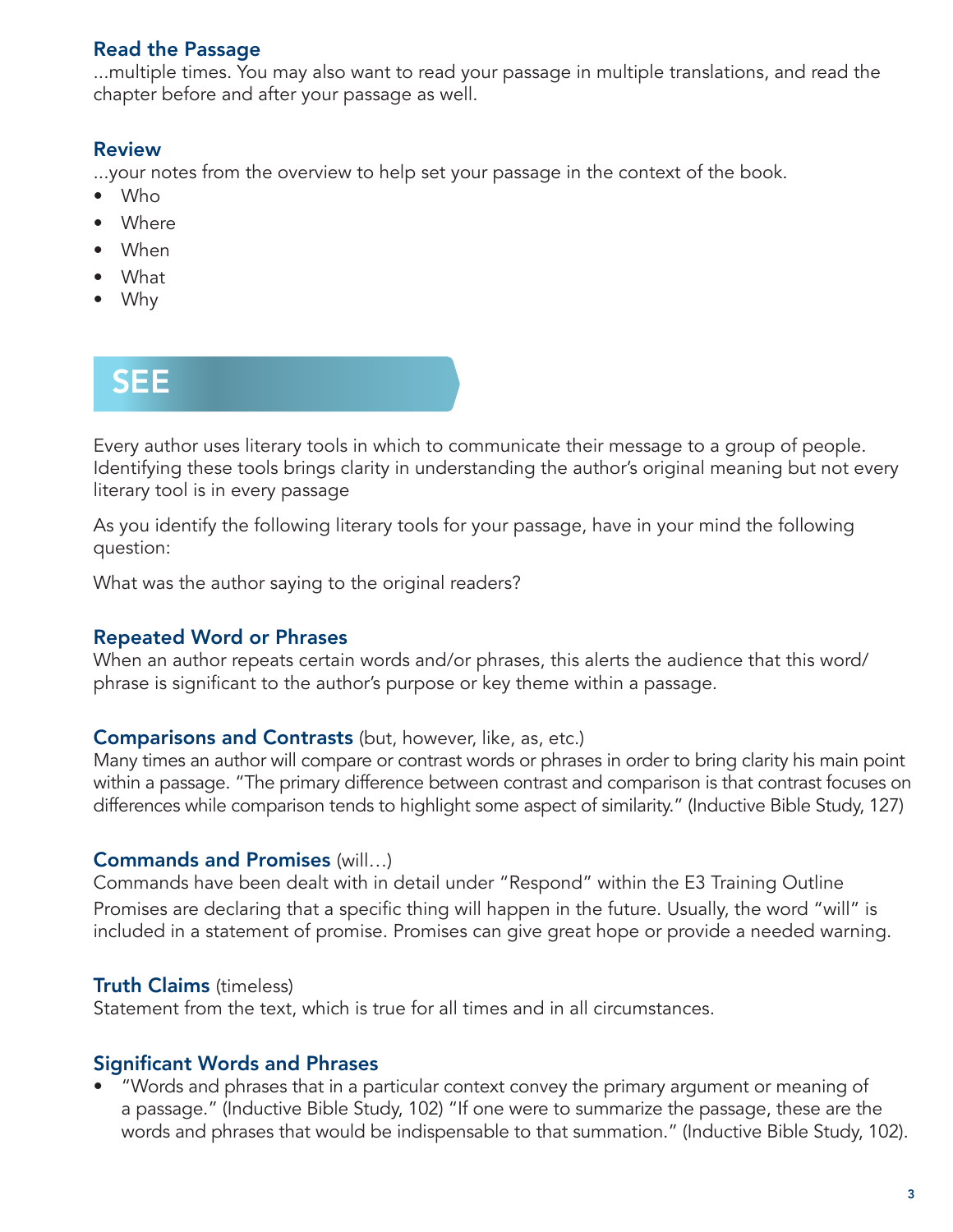- You may want to ask, "What terms are critical to the central idea in this passage?" (Inductive Bible Study, 103)
- One way to determine if a word is significant or critical to the meaning of the passage is whether or not you have the "ability to state why a term is crucial in a given context." (Inductive Bible Study)
- A commentary is very helpful in identifying and defining significant words. Which words does your commentary take time to highlight and define? Many times those are the words that hold significant meaning.

#### Literary Features (Inductive Bible Study, 122 and 124)

Question and Answer — When Questions are used to frame an argument

Illustration — An example of some kind which serves to clarify a point.

Quotation —Echoes, allusions, and quotations of previous material, most notably, the Old Testament in the New.

Irony — Words express the opposite meaning from what is intended, or where plot outcomes are the opposite of what is expected.

Anthropomorphism — Ascribing human characteristics to God.

Hyperbole — A deliberate exaggeration used to communicate a point.

Sarcasm — An indirect form of a ridicule expressed as a compliment.

Rhetorical Questions — The use of a question to make a statement (where a response is never intended).

Action Words — Who is doing the action and who is receiving the action.

Symbols — Are either literal or figuative terms that convey a normally expected and frequently repeated pattern of meaning in specific contexts.

#### At this point it would be helpful to look at the notes within your Study Bible, read a commentary, and/or refer to a concordance or Bible dictionary to gain clarity on a particular word.

#### Concordance or Cross Reference

Scripture is the best tool to interpret Scripture. If there is a word or phrase which is hard to understand, these tools can help you locate other locations where the same word has been used, which may bring clarity to how the author is using the word in your passage. It is best, if the location is within the same book, or used by the same author.

#### Commentary or Study Bible Notes

Reading what others have seen can bring greater clarity to what you have already seen, or bring to light those things that are more difficult to see without further training. We are thankful for men who have given their lives to the Study of God's Word and the Biblical languages who can help us see with greater clarity the Word of God.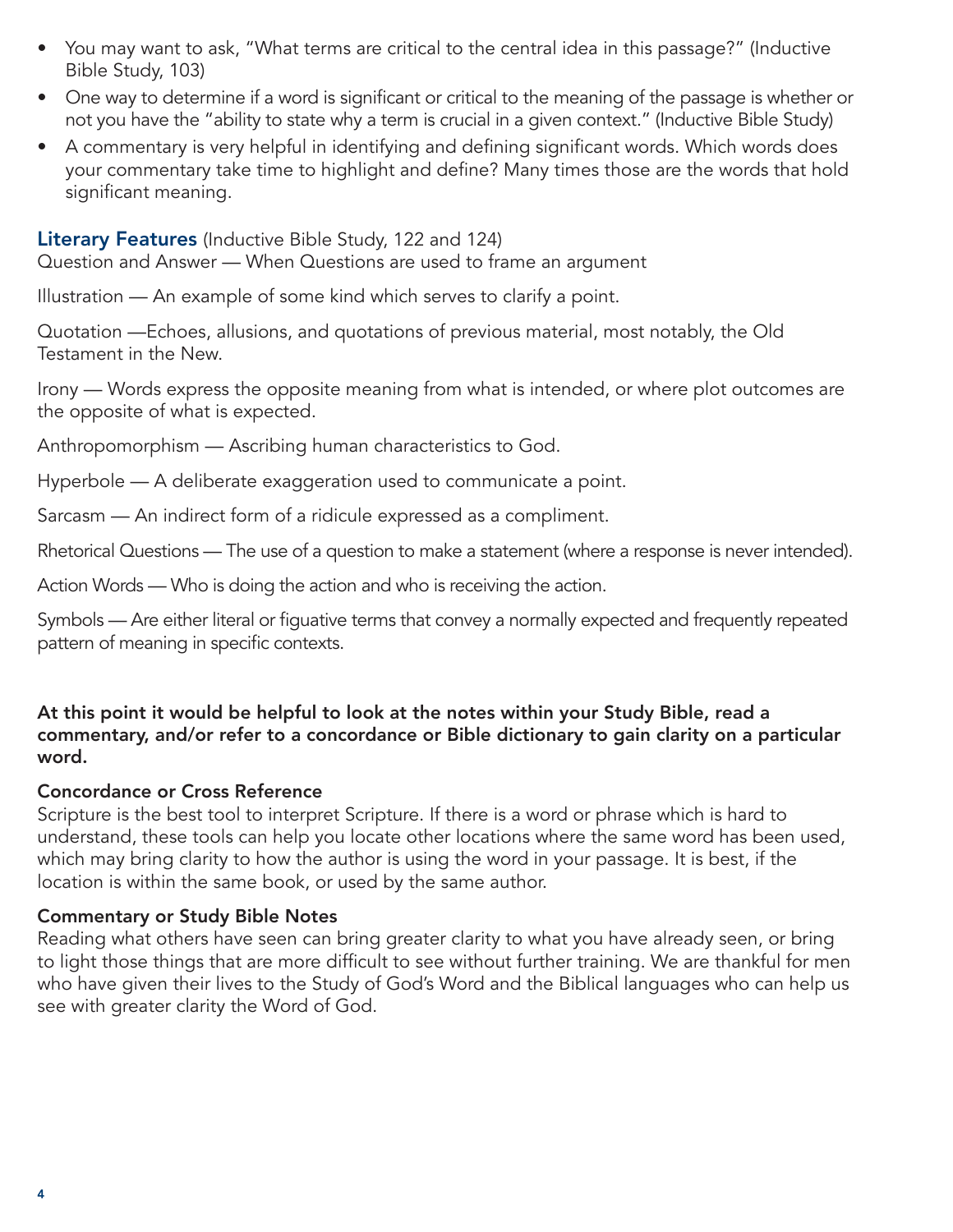# UNDERSTAND

Once you have done your Scripture work under SEE, the fun begins. We will now begin to enjoy the fruit of our labor as God reveals who He is, who we are, and what He desires for mankind.

#### What did this author say about... Father, Son, Holy Spirit

Answering the above three questions are the most important questions you will answer in your study! They are also the most rewarding! I love the following two quotes from Matt Rogers and Donny Mathis.

*The Trinitarian God of the Bible is the main character of every passage. (Seven Arrows, P.21)*

*Folks struggle to understand the Bible because they are trying to unlock what the Bible is teaching with the wrong key. They believe the key to the story is me, when the key is realizing that every story is about God.* (Seven Arrows, P.95)

#### What did this author say about... Mankind

You may want to break this down into believers and non-believers to help identify who the author is speaking to or about.

#### How does this passage point to Christ and fit within the grand narrative of the Bible?

Sometimes your passage will define who Christ is and what He has done, as we have seen above. At other times, Christ may not be mentioned, but the passage may still point to Christ as the fulfillment of God's promises. This is where a commentary may be helpful, and/or a good understanding of the Grand Narrative of Scripture.

The Grand Narrative is the story of God's plan of redemption through the whole story of Scripture. Vaughn Roberts' book God's Big Picture is a great reference guide to gaining more understanding of the grand narrative.

#### What did the author want the original audience to... Know

In your notes, Truth Claims and Promises as well as what the author says about the Father, Son, Holy Spirit and Mankind will be helpful in identifying what the author desires for his audience to know.

#### What did the author want the original audience to... Be

Many times this will refer to your identity in Christ or your identity without Christ. Again, in your notes, Truth Claims and Mankind will be helpful.

#### What did the author want the original audience to... Do

Commands are helpful in identifying what God desires for you to do.

#### Write a summary of what the author was saying to the audience.

All of the work you have done should help you write a short summary of your text in your own words. As you do, remember to keep in mind the following question: What is the simple reading of the text?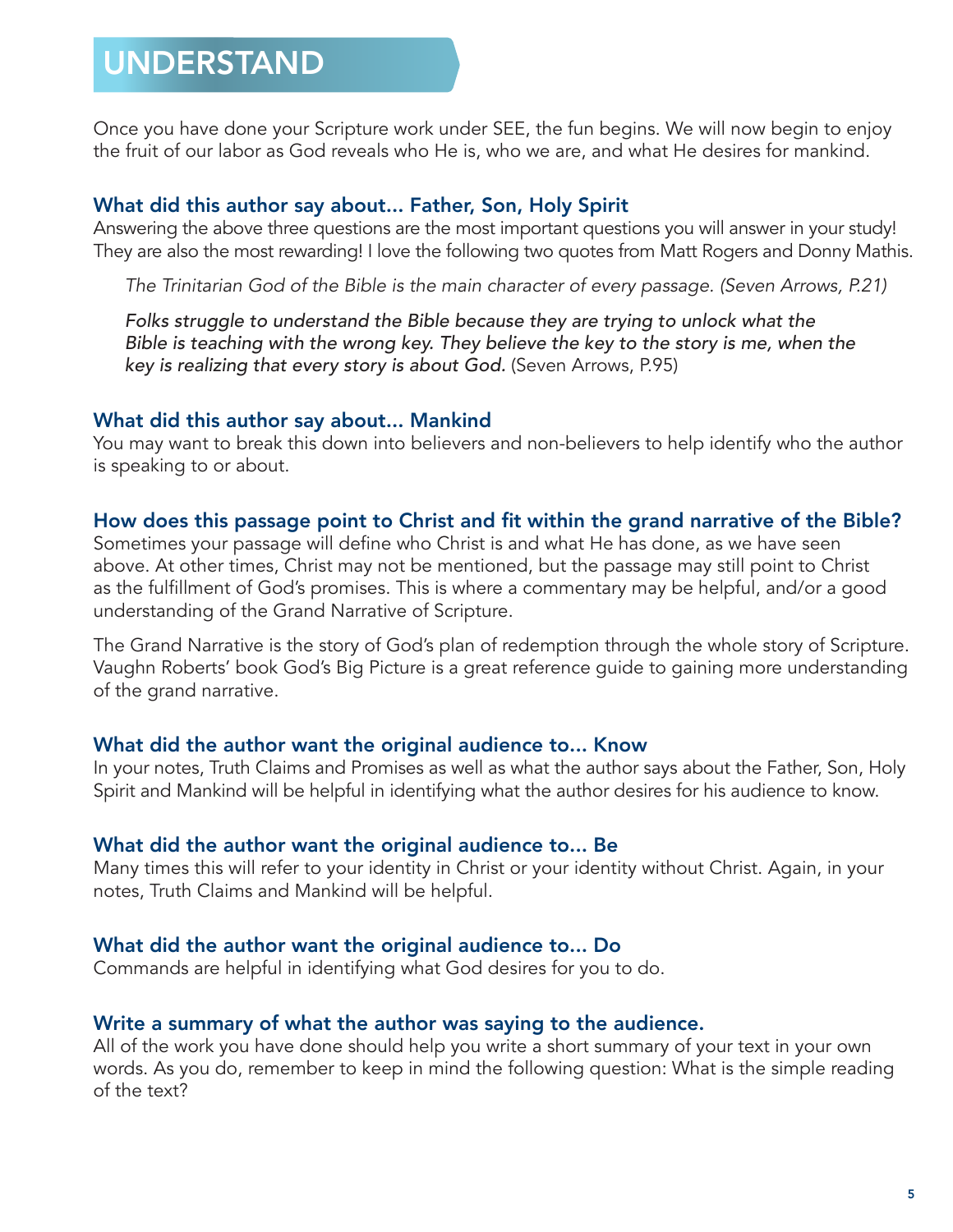# RESPOND

This is where you will apply to your own life what the author is saying to the original audience. Remember, "That which is meaningful for our day must have its foundation in correct interpretation, the meaning of the text in its original context." (Inductive Bible Study, p.291)

## What does God specifically desire me to: Know, Be, Do

"God gives the eyes. God gives the mind. And when all our work of careful, expectant study is done, it was God who gave the work and the riches." (John Piper, The Legacy I want to Leave, April 29, 2014)

God has opened your eyes to see and your mind to understand, now pray for God to reveal to you how He desires to apply these truths, and promises, and commands to your life. Meditate on His Word and pray for God to personally work in you.

Dietrich Bonhoeffer says in his little book Life Together, "In our meditation we ponder the chosen text on the strength of the promise that is has something utterly personal to say to us for this day and for our Christian Life, that it is not only God's Word for the Church, but also God's Word for us individually. We expose ourselves to the specific word until it addresses us personally."

Paul says to Timothy in 2 Timothy 3:15-16 "…the sacred writings are able to make you wise for salvation through faith in Christ Jesus. All Scripture is breathed out by God and profitable for teaching, for reproof, for correction, and for training in righteousness."

### APPLICATION TIPS

A few helpful guidelines: (*40 Questions about Interpreting the Bible*, p.172)

- "Are there details in the text that would cause one to conclude that the instructions are only for a specific place or time?"
- "Are there details in the text that would cause one to conclude that the instructions have a supracultural application (that is, the command applies unchanged in different cultures)?"
- "Do your conclusions about the debated passage cohere with the author's other statements and the broader canonical context?"

# How will this affect my relationship with others if I believe and obey or if I don't?

It may be helpful to think and pray through the relationships in your life; work, home, church, school, etc.

Is there a specific relationship to which you are to apply the truth of this passage?

#### What does it look like when I believe and obey or when I don't?

There will be consequences whether we obey or disobey. Some consequences will be positive and will bring life, restoration, etc. Some consequences may be difficult and will bring challenges to your life, even if the response is obedient and right. Some consequences are eternal.

#### Now, what will you do this week as a next step?

The Scriptures demand a response. What is your next step? Do you have anyone in your life who can come alongside you for encouragement and accountability?